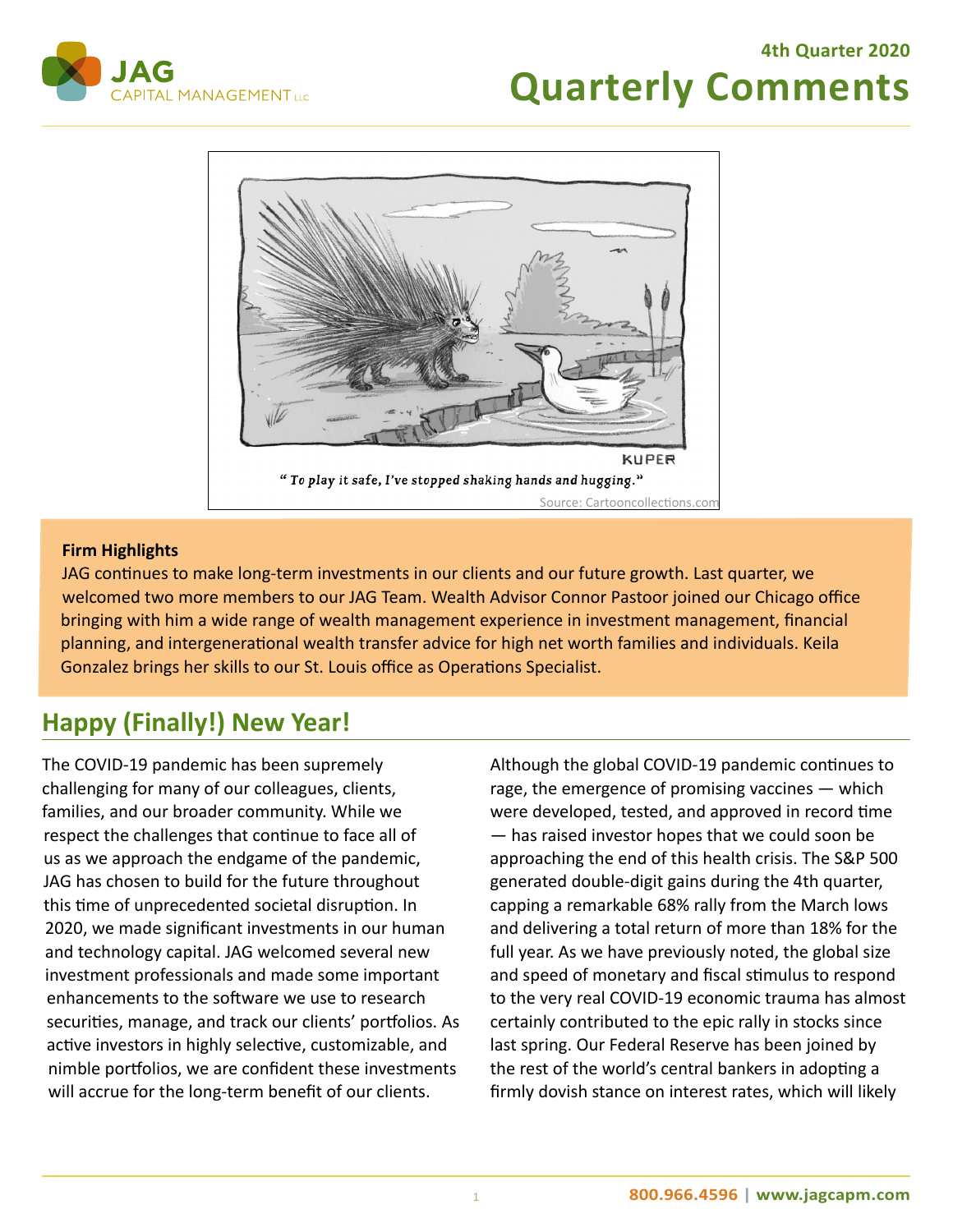remain in place through 2022. In the U.S., Congress and President Trump have injected trillions of dollars into the domestic economy, and it appears more will be forthcoming under a Biden Administration after Inauguration Day on January 20, 2021.

Interestingly but perhaps not surprisingly given the benign interest rate environment, long-term Treasury bonds joined stocks in delivering a banner year in 2020. According to Bespoke Research, the tiny gap between the 17.3% return of the BAML Long-Term Treasury Index and the S&P 500's 18.4% total return was historically unusual. Going back to 1978, the annual performance gap between long-term Treasuries and stocks has averaged 15%. The year 2020 was one of only seven instances over the last 43 years in which the spread in yearly performance of these two asset classes has been less than 5%. Indeed, last year was marked by a range of improbable and unprecedented occurrences. The stock market went from an alltime high into a bear market in 16 trading days, then proceeded to enter a new bull market in only 12 trading days. Oil futures briefly traded at *negative*  \$37.63/barrel. Three of the top 10 single-day gains and

losses over the last 60 years for the S&P 500 occurred in 2020, as did the largest number of 1%+ single-day movements since 2009. For long-term investors, the past year was a reminder that when it comes to the markets, we do well to "expect the unexpected." 2020 was a fascinating, educational, and exhausting exercise in navigating the capital markets' sometimes-stormy seas.

Although good news was hard to find last year, we would be remiss if we failed to point out a couple of highlights. As you already know, some of the smartest people in the world developed a successful COVID-19 vaccine in less than a year. This was a monumental accomplishment in the history of medical science. But you may not know that two of the vaccines (created by biotechnology companies Moderna and BioNTech, respectively) were developed using a revolutionary technology called messenger RNA (mRNA). This scientific breakthrough proves that mRNA technology can be used quickly to develop effective vaccines. It also gives us reason to hope that science now has the tools to counter deadly viruses in the (hopefully distant) future when the next pandemic strikes.

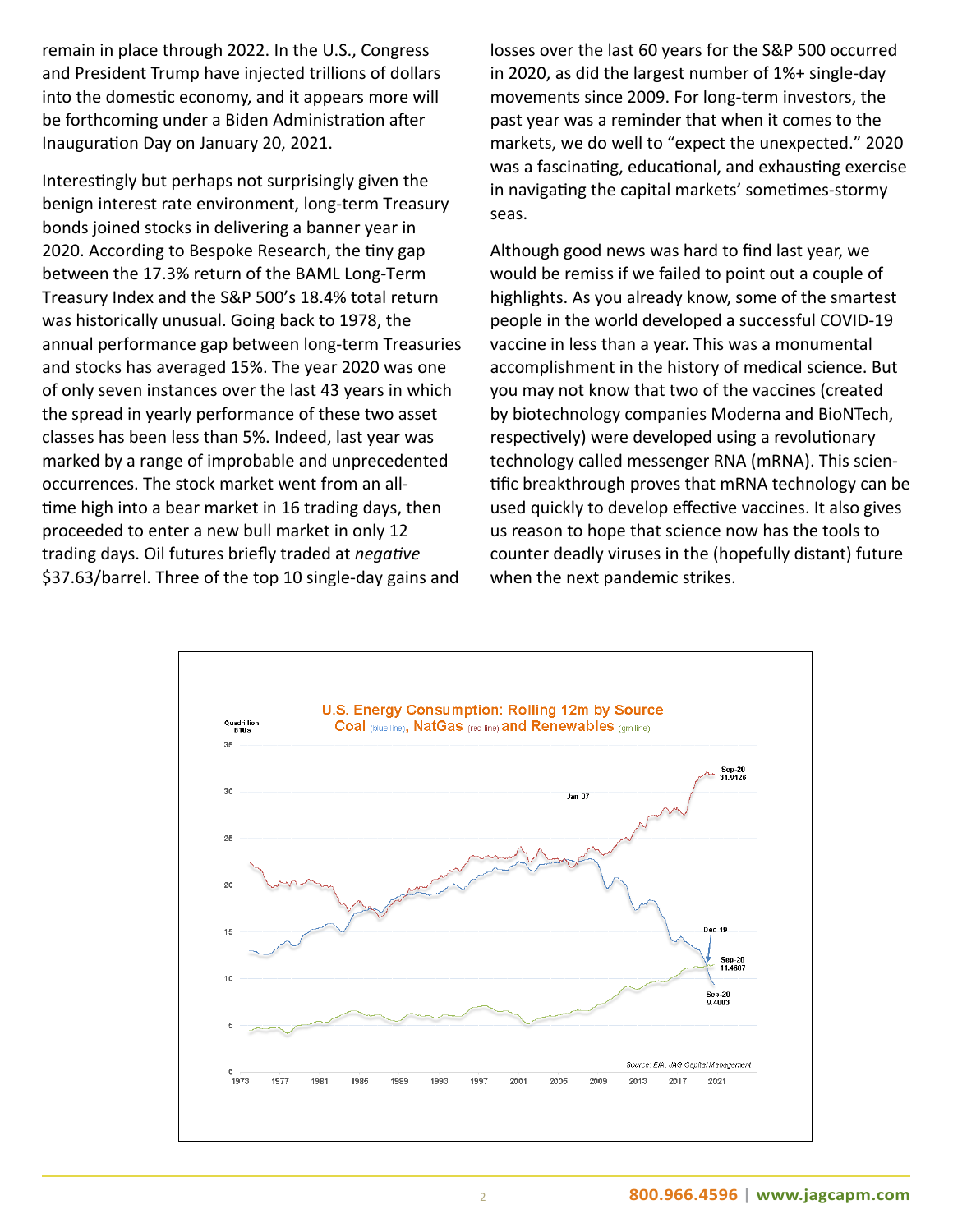As the chart above from the U.S. Energy Information Administration shows, 2020 also marked the first year in which the U.S. consumed more energy from renewable sources like wind, solar, and hydroelectric power than coal. This is a happy milestone for those concerned about the long-term impact of carbon emissions on our environment. This is the culmination of a trend that has been gathering steam over the past two decades. Due largely to economics, power plants have shifted from burning coal to cleaner forms of energy like natural gas. Until recently, the cost of implementing truly renewable energy sources has been too high for many utilities. Thanks largely to the march of technological innovation in wind turbines, energy storage, and solar panels, renewable energy solutions are now beginning to compete effectively with fossil fuels in the U.S. We think coal is just the first domino to fall. Although evolution to a greener energy grid will play out over decades rather than years, we think renewable energy sources will continue to gain share, with obvious benefits to our environment.



Source: Cartooncollections.com

## **Market Outlook**

With the resolution of the Presidential election and (as of early January) the Georgia Senate races, investors can now begin to price in the policy outlines of a Biden Administration with Democratic control of both houses of Congress. While specific legislative initiatives will not take shape for weeks or months, we think it is reasonable to assume more, perhaps significantly more, fiscal stimulus, continued Fed dovishness, and moderately higher income tax rates for individuals and companies will be forthcoming. At the same time, the narrowness of the Democrats' control of the Senate (50-50 tie, with Vice President Harris serving as the presumptive tiebreaker), coupled with some gains by the GOP in the House of Representatives during the November election cycle, reduces the likelihood that President Biden will be able to push through some of the more expansive policy goals that he advocated on the campaign trail. Perhaps we may all enjoy the next few months of comparative calm on the political front, because the 2022 mid-term elections are sure to become a growing focus of both parties before long.

In the meantime, we continue to have a sensibly optimistic investment outlook. Our enthusiasm is somewhat tempered by robust valuations and signs of frothy expectations in some segments of the market.

Stock valuations are far from undemanding by most measures. As of 12/31/2020, the S&P 500 was trading at approximately 22x the 2021 consensus earnings estimate of \$167. This is indeed rich compared to its average multiple of 16.6x forward earnings over the past 25 years. However, investors do not allocate capital in a vacuum. Cross-asset comparisons are, and always have been, part of the calculus. Dovish central bank interest rate policies have depressed bond yields to historic lows. The 10-year U.S. Treasury yield of 0.93% at year-end 2020 equated to 107x earnings. Add in the approximate \$18 trillion of bonds offering negative yields worldwide, and stock valuations begin to appear more sensible by comparison. Of course, investing in a focused and highly selective portfolio of individual securities is a different exercise than investing passively in a broad market index. This is especially true in recent years, which has been a time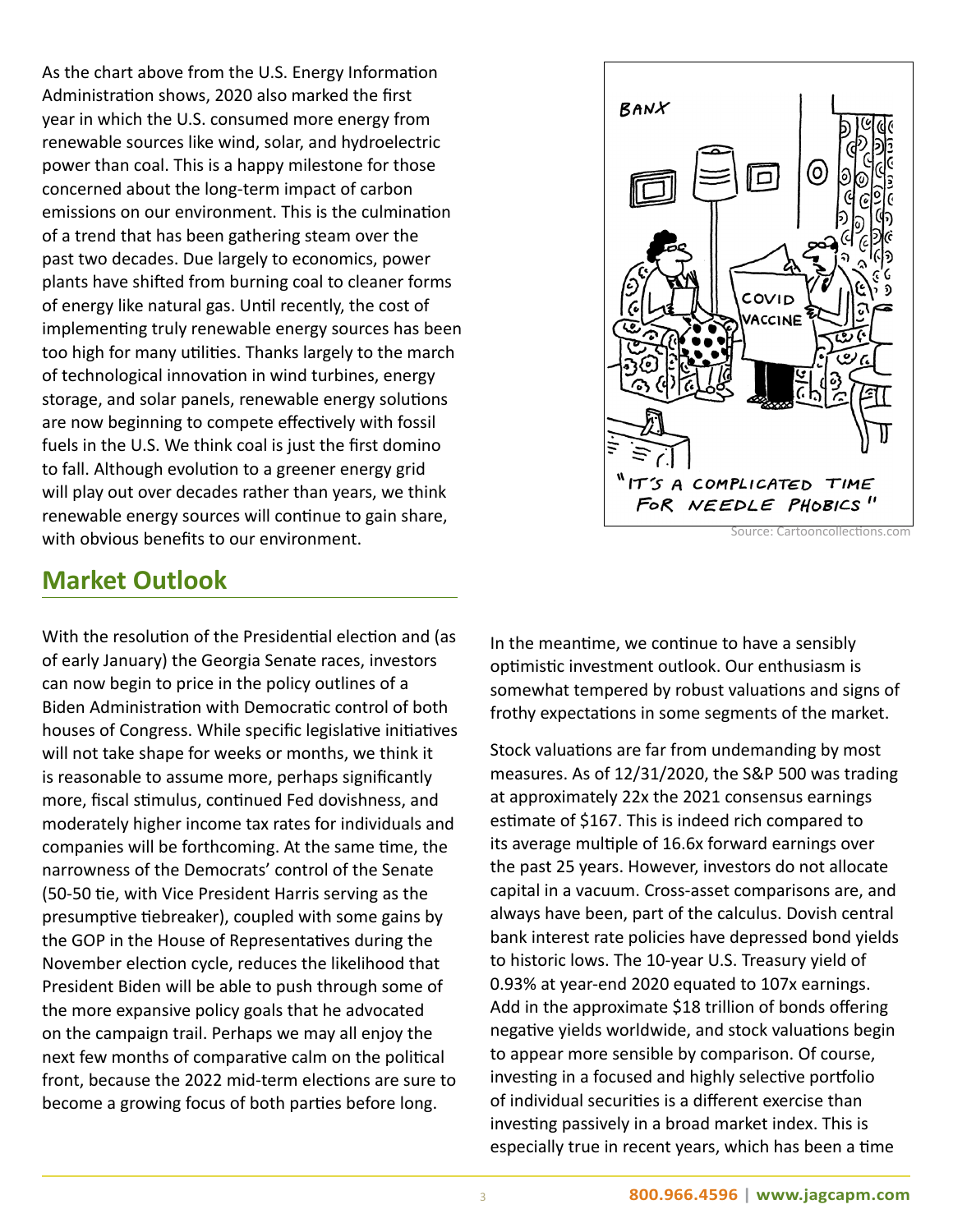

Source: Cartooncollections.com

of huge, technology-driven disruption. We see this as a particularly attractive environment for active and nimble portfolio managers like JAG.

We believe investor expectations may be getting ahead of reality in some segments of the equity market. This localized froth is most notably exemplified by the boom in Special Purchase Acquisition Company (SPAC) offerings. Known colloquially as "blank check companies," SPACs are developmental stage companies whose sole purpose is typically to engage in a merger or acquisition. There is a ticking time element to SPACs, as they must complete a transaction within two years of their Initial Public Offering (IPO). If they miss this important deadline, the capital raised in their IPO must be returned to shareholders.

Recently, SPACs have been launched to target exciting but unproven opportunities like space exploration, electric vehicles, sports gambling, and solid-state battery technology. There were more than 240 SPACs launched in 2020, collectively raising almost \$80 billion in capital. This is a huge increase from the \$13.6 billion raised by SPAC offerings in 2019, which was itself a new record. Historically, such gigantic flows of capital into specialized high risk/high reward opportunities have ended in disappointment for investors dreaming of outsize returns. Time will tell whether this time is different.

As is almost always the case, investors are wondering whether a contrarian or bearish investment stance is appropriate heading into 2021. We think not, as we continue to find opportunities to identify and invest in attractive growth companies with innovative products

and services, strong management teams, and large target market opportunities. Over the past decade or so, the most successful investment performers have been characterized by capital-light business models, the ability to leverage the network effect of social media platforms, and dominantion of their industries. Rather than becoming subject to mean reverting competitive forces, some have demonstrated a persistent ability to go from strength to strength, while building significant net cash on their balance sheets and maintaining their pricing power. For better or for worse, these types of companies are rarely  $-$  if ever  $-$  available at "cheap" prices when measured against historic or traditional metrics.

After almost a year, the non-stop narrative surrounding the current and future implications of COVID-19 has become monotonous. Some pundits overstate the permanent changes that the virus has wrought on society and the economy, while others claim that everything will quickly return to "normal" after vaccinations have been broadly distributed. Like most things in life, the outcome is likely to be more nuanced. We expect the post-COVID-19 world to rhyme with the pre-COVID-19 world, albeit with some anticipated and unanticipated evolutions in the political, economic, commercial, and tax policy realms. Although the specific circumstances are different this time, the overall reality of investing in a challenging, evolving, and uncertain backdrop has been in place for the last several decades. We have little doubt that the years ahead of us are likely to be filled with volatility events and plenty of noise.

If history is any guide, periodic bouts of sharp asset price movements (both up and down) will generate more than their fair share of sound and fury in the financial media. We at JAG are comfortable and confident with the state of play as we enter 2021.

As always, we will work hard to unemotionally and prudently distinguish between leading indicators of long-term troubles and the loud but meaningless day-today noise of the capital markets. The former conditions are important but quite rare; the latter are common but ultimately unimportant.

**Norm Conley** CEO, CIO & Portfolio Manager

**Mike Kimbarovsky** Managing Director & Portfolio Manager